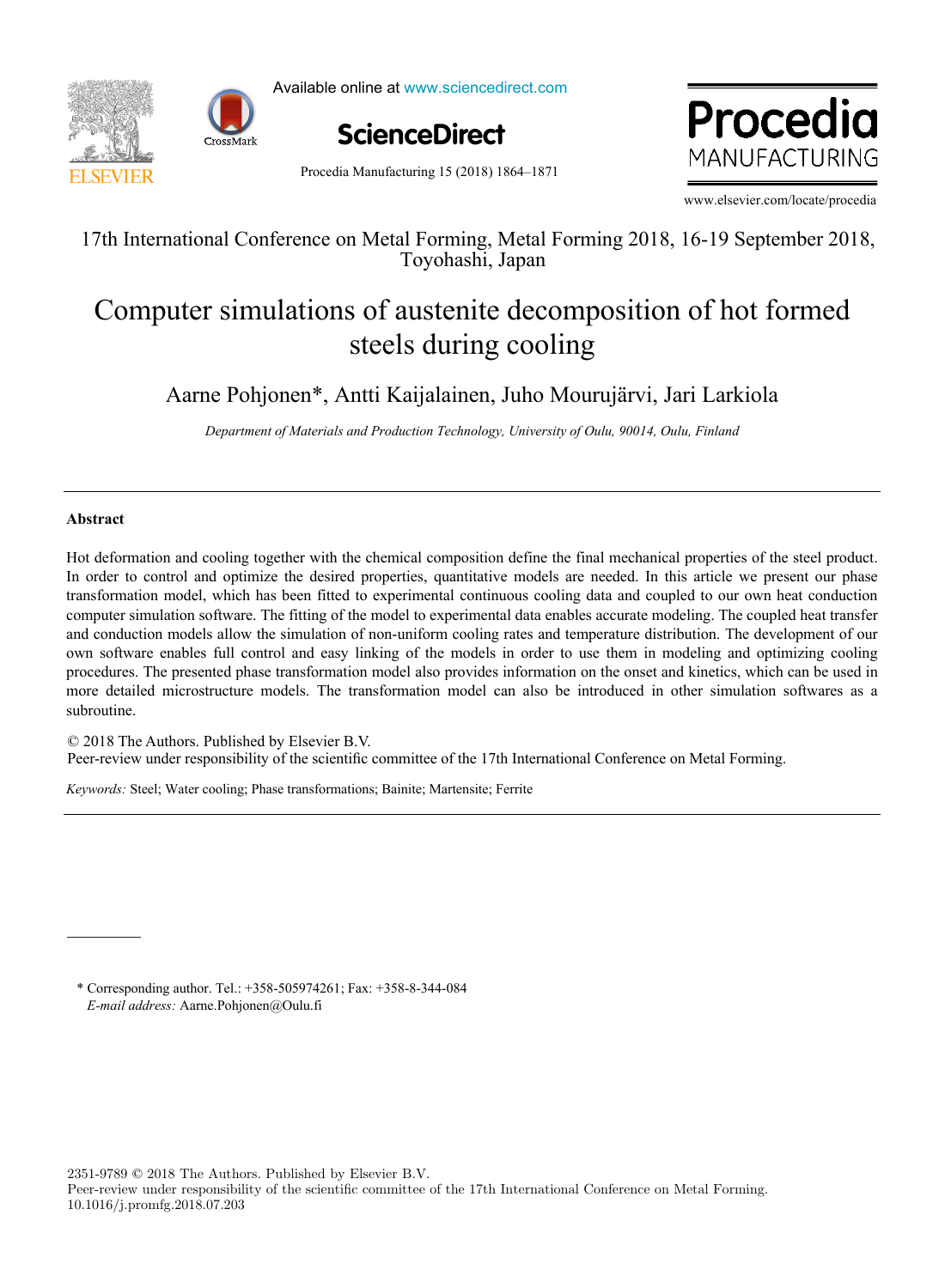| Nomenclature            |                                                                                |  |  |  |  |  |
|-------------------------|--------------------------------------------------------------------------------|--|--|--|--|--|
| $\boldsymbol{T}$        | Temperature                                                                    |  |  |  |  |  |
| $\tau$                  | Time required for transformation to start during isothermal holding            |  |  |  |  |  |
| $\theta$                | Cooling rate                                                                   |  |  |  |  |  |
| K                       | Fitting parameter for incubation time calculation                              |  |  |  |  |  |
| $\boldsymbol{A}$        | Fitting parameter for incubation time calculation                              |  |  |  |  |  |
| $\boldsymbol{m}$        | Fitting parameter for incubation time calculation                              |  |  |  |  |  |
| $\mathop{Q}\limits_{R}$ | Fitting parameter for incubation time calculation (Activation energy)          |  |  |  |  |  |
|                         | Ideal gas constant, 8.314 J/(K mol)                                            |  |  |  |  |  |
| $\Delta t$              | Time step                                                                      |  |  |  |  |  |
| $\chi_{\rm max}$        | Maximum phase fraction                                                         |  |  |  |  |  |
| k                       | Temperature dependent rate parameter                                           |  |  |  |  |  |
| n                       | Fitting parameter for kinetic model (Avrami exponent)                          |  |  |  |  |  |
| a                       | Fitting parameter for kinetic model                                            |  |  |  |  |  |
| b                       | Fitting parameter for kinetic model                                            |  |  |  |  |  |
| $\it{c}$                | Fitting parameter for kinetic model                                            |  |  |  |  |  |
| $C_0$                   | Initial austenite carbon content (wt %)                                        |  |  |  |  |  |
| $C_{\gamma}$            | Austenite carbon content (wt %)                                                |  |  |  |  |  |
| $\eta$                  | Fitting parameter for martensite transformation                                |  |  |  |  |  |
| $M_s$                   | Fitting parameter for martensite transformation (Martensite start temperature) |  |  |  |  |  |
| $\rho$                  | Density                                                                        |  |  |  |  |  |
| $\mathcal C$            | Specific heat capacity                                                         |  |  |  |  |  |
| к                       | Heat conductivity                                                              |  |  |  |  |  |
| S                       | Source term in heat equation, energy increase per volume<br>Heat flux          |  |  |  |  |  |
| $\dot{q}$               |                                                                                |  |  |  |  |  |
| $h_{\text{eff}}$        | Effective heat transfer coefficient                                            |  |  |  |  |  |
| $T_{\rm ext}$           | External temperature                                                           |  |  |  |  |  |
| $\boldsymbol{n}$        | Unit surface normal vector                                                     |  |  |  |  |  |
| W                       | Water flux in $l/(m^2 s)$                                                      |  |  |  |  |  |
| $\mathcal{X}_1$         | Spatial coordinates                                                            |  |  |  |  |  |

## **1. Introduction**

The growing demand for energy efficient solutions has increased the use of ultra high strength steels (UHSS) constantly. High strength with sufficient formability allows light weight design for numerous steel applications. Thinner wall thicknesses of high yield strength steels can allow clear weight-savings compared to conventional steels. Direct quenching of low-carbon thermomechanically rolled steel is a cost-efficient processing route to produce ultra high strength steels. There is no need for additional tempering heat treatment to achieve required mechanical properties. The microstructures of these steels often comprise lower bainite and/or auto-tempered martensite. During the development of these steels, the main focus is concerned with understanding the interrelationships between processing and fabrication parameters on the evolution of microstructure and thus the mechanical properties. However, besides a good knowledge of metallurgy, the development of such steels requires a lot of experimental tests.

The object of our work is to go towards digitalized steel development which means less experimental work utilizing accurate simulation tools. This provides significant cost and time savings by speeding up the development work of the new steel product and shortening the time to market. The computing of austenite decomposition is an important part of this simulation environment. A transformation model has been used as a subroutine in FE-analyses and input for cellular automata simulations to predict phase fractions and microstructure after hot rolling and accelerated cooling.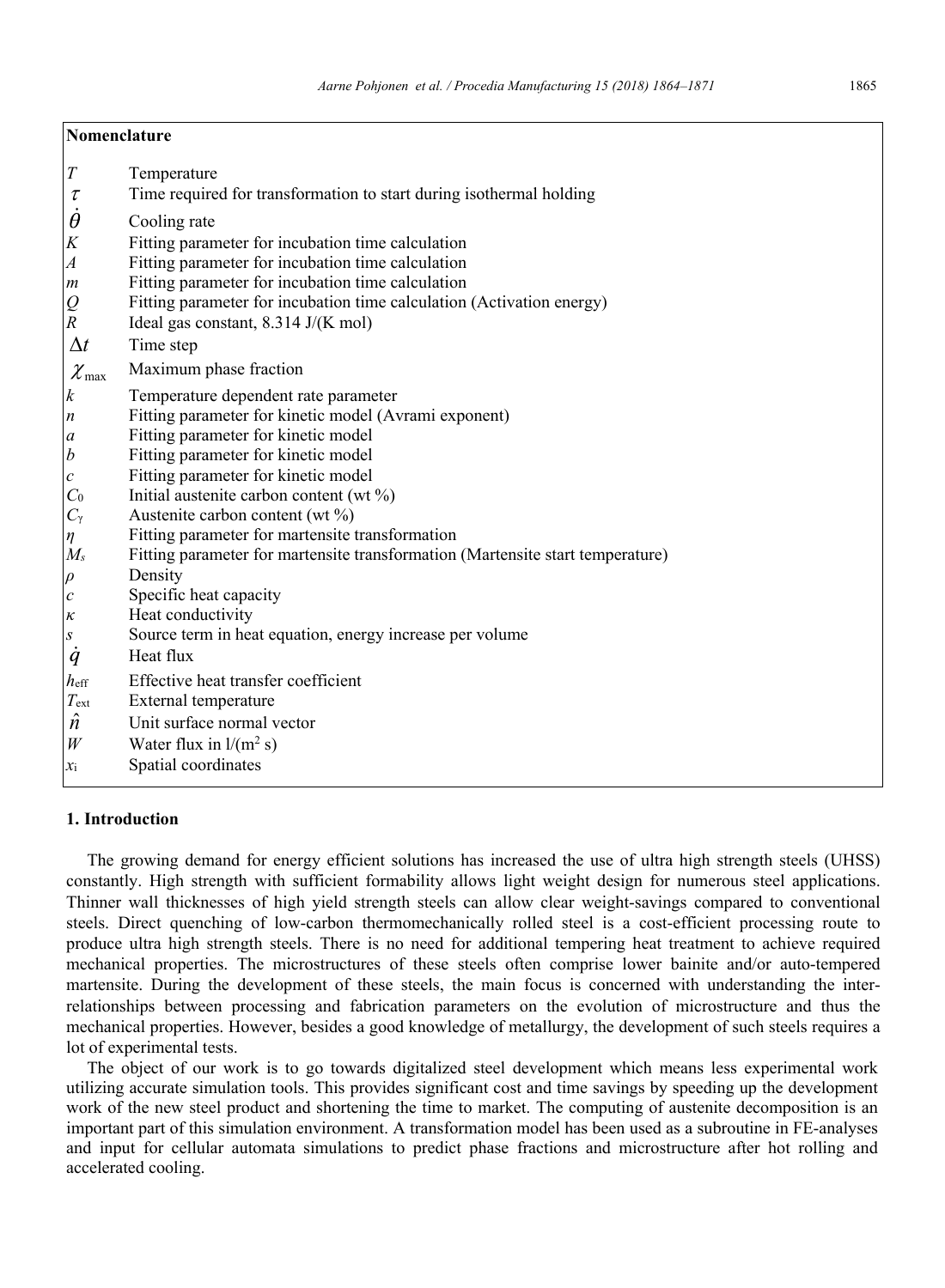## **2. Theory**

In order to calculate the phase transformations occurring during water cooling of hot rolled steel, we use our own phase transformation code, which has been fully coupled to our own heat conduction simulation codes. The phase transformation model has also been written as a subroutine to a commercial finite element code Abaqus [1]. The model includes calculation for the transformation start and the kinetics after the onset. The latent heat released due to the transformation is taken in to account in the heat conduction simulations. The heat conductivity, density and heat capacity depend on the transformed fraction as well as temperature. All codes were implemented by the first author of this article.

### *2.1. Phase transformations*

To take in to account for the incubation phenomena we calculated the transformation start using the concept of ideal TTT diagram [2, 3], as described in [4] for the same steel as studied in this article. Shortly, using the linear continuous cooling data we calculated the time  $\tau$  which would be required for the transformation to start during isothermal holding at temperature *T* by  $\tau(T) = -(d\dot{\theta}(T)/dT)^{-1}$ , where  $\dot{\theta}(T)$  is the cooling rate required for the transformation to start at temperature *T* during cooling with linear cooling path. The functional form  $\tau(T) = K(A-T)^{-m} \exp[Q/(R(T+273.15))]$  with fitting parameters *K*, *A*, *m* and *Q* was used. An estimate for the transformation start (assumed as 1% transformed) for arbitrary thermal path is then calculated with the rule of Scheil, i.e. the transformation is assumed to start once the sum  $\sum_{\Delta t}/\tau(T)$  equals unity, where  $\Delta t$  is the time spent at temperature *T*. Once the transformation start has been reached, the kinetics are calculated with the following differential form of Johnson-Mehl-Avrami-Kolmogorov equation [5, 6]:

$$
\frac{d\chi}{dt} = \left(\chi_{\text{max}} - \chi\right) \left[\ln\left(\frac{\chi_{\text{max}}}{\chi_{\text{max}} - \chi}\right)\right]^{\frac{n-1}{n}} n k^{1/n},\tag{1}
$$

where  $k$  is the temperature dependent rate parameter, and  $n$  is a fitting parameter which was assumed as constant. For ferrite the temperature dependent maximum phase amount  $\chi_{f, \text{max}}$  is calculated using lever rule from the equilibrium diagram, as described in ref. [6, 7, 8] for the untransformed austenite. For bainite and martensite the maximum phase fraction is the fraction of untransformed austenite  $\chi_{b,\text{max}} = 1 - \chi_f - \chi_m$  and  $\chi_{m,\text{max}} = 1 - \chi_f - \chi_b$ where the subscripts  $f$ ,  $b$ , and  $m$  are used to denote the fractions of ferrite, bainite and martensite. The temperature dependence of the parameter *k* was described with Eq. (2)

$$
k_f = \exp(-a_f(T - b_f)^2 - c_f)
$$
 for ferrite,  

$$
k_b = \frac{C_0}{C_\gamma} \exp(-a_b(T - b_b)^2 - c_b)
$$
 for bainte, (2)

where *a*, *b* and and *c* are fitting constants. To take in to account the austenite carbon enrichment the fraction  $C_0/C_\gamma$ was used in the front of bainite parameter *k*b. The equilibrium austenite carbon content *C*<sup>γ</sup> was calculated as  $C_{\gamma} = (C_0 - \chi_f C_f)/(1 - \chi_f)$ , where *C*<sub>0</sub> is the initial austenite carbon content and *C*<sub>f</sub> is the ferrite carbon content. The martensite transformation was modeled applying the Koistinen-Marburger type equation, i.e.  $\chi_{m,\text{max}} = 1 - \exp[-\eta(M_s - T)]$ , where the parameter  $\eta$  and the martensite start temperature  $M_s$  were fitted to experimental data [9].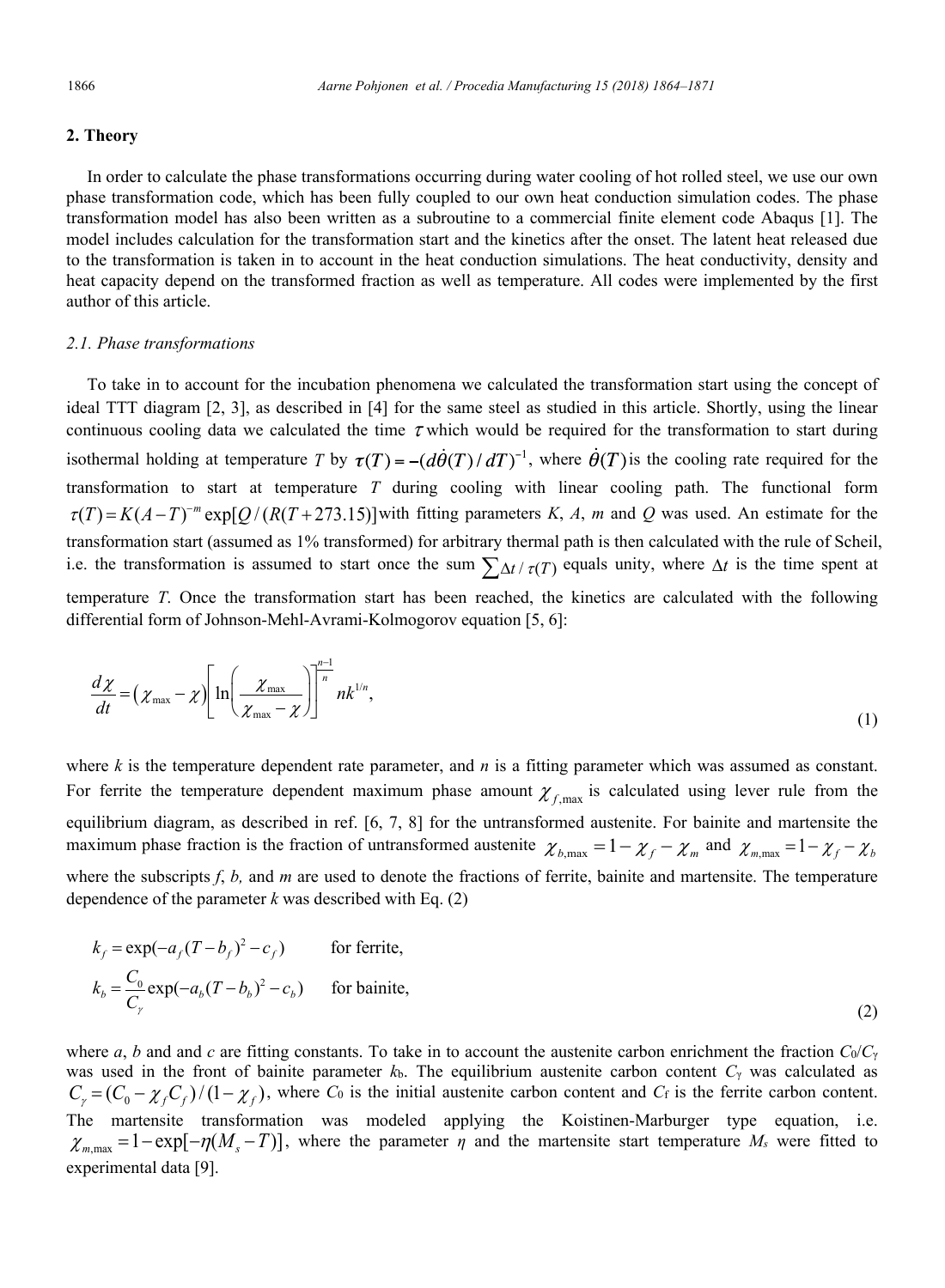### *2.2. Heat conduction and transfer*

In order to simulate the heat conduction inside of the steel strip, we solve the heat equation (3)

$$
\rho c \frac{\partial}{\partial t} T = \nabla \bullet (\kappa \nabla T) + s,\tag{3}
$$

where the density  $\rho$ , specific heat *c* and heat conductivity  $\kappa$  depend on both temperature and transformed austenite fraction, as described in [6, 8, 10, 11]. The latent heat released due to transformation occurring during simulation time step is included in the source term *s*. To calculate the heat flux  $\dot{q}$  due to spray water cooling, we apply the effective temperature dependent heat transfer coefficient  $h_{eff} = \dot{q}/(T - T_{ext})$ . Since the heat flux is related to the temperature gradient by Fourier's law the temperature gradient at the surface can be defined by Eq. (4)

$$
\nabla T = \frac{h_{\text{eff}}}{\kappa} (T - T_{\text{ext}}) \hat{n} \tag{4}
$$

To simulate spray water cooling of a steel strip, we applied the Eq. (5) [8, 12], which describes the dependence of *h*eff on water flux and the strip surface temperature.

$$
h_{\text{eff}} = 3.16 \times 10^{9} \zeta_{1} \left[ (T - T_{1}) - \zeta_{2} (T - T_{3}) \right]^{-2.455} W^{0.616},
$$
  
\n
$$
\zeta_{1} = 1 - 1/(1 + \exp[(T - T_{2})/40]),
$$
  
\n
$$
\zeta_{2} = 1 - 1/(1 + \exp[(T - T_{3})/10]),
$$
\n(5)

where  $T_1 = 20$  °C,  $T_2 = 300$  °C and  $T_3 = 700$  °C, *W* is the water flux in  $1/(m^2 s)$ .

The thermophysical coefficients were calculated at each position and they depend on the transformed fraction and temperature as described by the following equation:

$$
c = \chi_{\gamma} c_{\gamma} + (\chi_{f} + \chi_{b} + \chi_{m})c_{\alpha},
$$
  
\n
$$
\kappa = \chi_{\gamma} \kappa_{\gamma} + (\chi_{f} + \chi_{b} + \chi_{m})\kappa_{\alpha},
$$
  
\n
$$
\rho = \left(\frac{\chi_{\gamma}}{\rho_{\gamma}} + \frac{(\chi_{f} + \chi_{b} + \chi_{m})}{\rho_{\alpha}}\right)^{-1}.
$$
\n(6)

The latent heat *L* released to austenite decomposition during a time step Δ*t* is included in the simulations using the following equation:

$$
s = \rho_{\gamma} L \frac{\partial}{\partial t} (\chi_f + \chi_b + \chi_m), \tag{7}
$$

where  $L$  is calculated as in  $[10]$ .

## *2.2.1. 1-dimensional heat conduction*

A one dimensional simulation code was created to enable the optimization of cooling procedures by testing the outcome of varying different parameters. The advantage of this model is the short calculation time, while still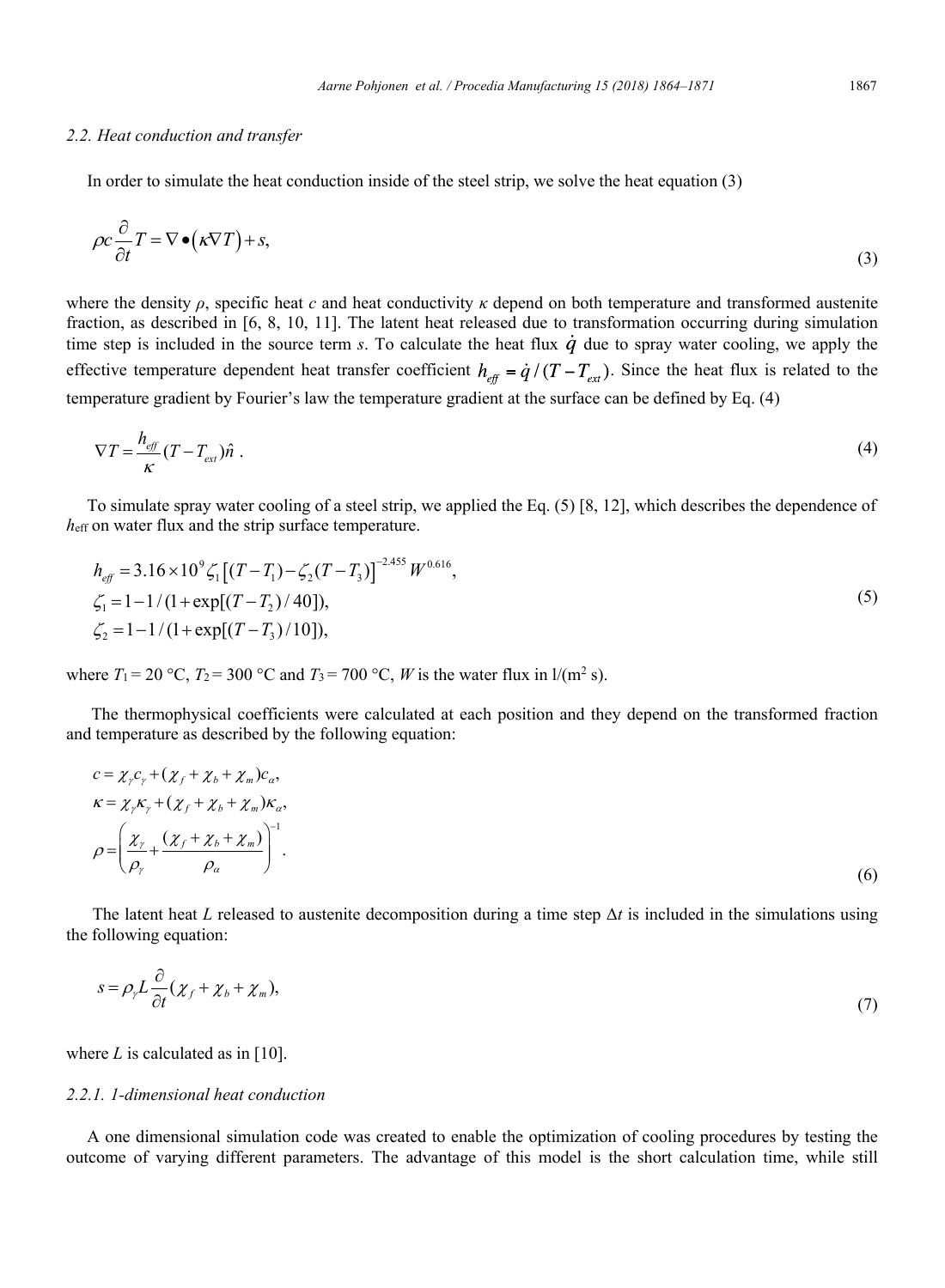providing reasonable accuracy and fundamental physical basis. A finite element (FE) method for solving of the heat equation (3) was implemented by discretizing the spatial coordinate with the Galerkin method and the time coordinate with explicit Euler method [13].

# *2.2.2. 2-dimensional heat conduction*

In order to examine in more detail the heat conduction and transfer, we implemented an explicit 2-dimensional finite difference (FD) method for solving the heat equation (3). Due to relative simplicity of the method, it can be shortly described here in detail. Taking in to account the spatial dependence of the heat conductivity, *κ*, the equation (3) can be written as follows:

$$
\rho c \frac{\partial}{\partial t} T = \nabla \kappa \bullet \nabla T + \kappa \nabla^2 T + s = \frac{\partial \kappa}{\partial x_1} \frac{\partial T}{\partial x_1} + \frac{\partial \kappa}{\partial x_2} \frac{\partial T}{\partial x_2} + \kappa \left( \frac{\partial^2 T}{\partial x_1^2} + \frac{\partial^2 T}{\partial x_2^2} \right) + s \tag{8}
$$

The derivatives can then be replaced by the difference approximations

$$
\frac{\partial \kappa}{\partial x_i} = \frac{1}{2} \left( \frac{\kappa(x_i + \Delta x_i, t) - \kappa(x_i, t)}{\Delta x_i} + \frac{\kappa(x_i, t) - \kappa(x_i - \Delta x_i, t)}{\Delta x_i} \right),
$$
\n
$$
\frac{\partial T}{\partial x_i} = \frac{1}{2} \left( \frac{T(x_i + \Delta x_i, t) - T(x_i, t)}{\Delta x_i} + \frac{T(x_i, t) - T(x_i - \Delta x_i, t)}{\Delta x_i} \right),
$$
\n
$$
\frac{\partial^2 T}{\partial x_i^2} = \frac{1}{\Delta x_i} \left( \frac{T(x_i + \Delta x_i, t) - T(x_i, t)}{\Delta x_i} - \frac{T(x_i, t) - T(x_i - \Delta x_i, t)}{\Delta x_i} \right),
$$
\n
$$
\frac{\partial T}{\partial t} = \frac{T(x_i, t + \Delta t) - T(x_i, t)}{\Delta t},
$$
\n(9)

where the index *i* is used to denote the two coordinates  $x_1$  and  $x_2$ . Once the derivatives in Eq. (8) are replaced by the respective difference approximations described by Eq. (9), the temperature on the next time step,  $T(x, t+\Delta t)$  is solved. On the points located at the surfaces, the discrete spatial derivative  $[T(x_i,t)-T(x_i-\Delta x_i,t)]/\Delta x_i$  and  $[T(x_i+\Delta x_i,t)-T(x_i,t)]/\Delta x_i$ are replaced by the gradient obtained from Eq. (4). The FD code was parallelized with OpenMP library.

### **3. Materials and methods**

Dilatation data for the CCT diagrams simulated with and without prior strain using a Gleeble 3800 simulator, samples from steel (base: 0.1C-0.2Si-1.1Mn-0.15Mo-0.03Ti-0.002B in wt.%) were initially solution treated at 1250 °C for 2 hours followed by water quenching. Cylindrical specimens of 6 mm dia x 9 mm for linear cooling rates 2–40 °C/s and 4 mm dia x 6 mm for cooling rates 50 °C/s, 60°C/s and 70 °C/s were used for the CCT dilatation tests. Before compressing, samples were heated at 10  $\degree$ C/s to 1100  $\degree$ C, held for 2 min, cooled to 850  $\degree$ C, held 15 s, and then compressed with three hits each having a strain of  $\sim 0.2$  at a strain rate of  $1/s$ . The specimens were then held 5 s before cooling at various linear rates in the range 2–70 °C/s. Similarly, the undeformed specimens were reheated in a similar manner, held for 2 min prior to cooling at different linear cooling rates  $2-70$  °C/s. Different phase transformation temperatures were identified from the temperature-dilatation data based on the deviation from the linear thermal contraction. Furthermore, a general characterization of the transformation microstructures was performed with a field emission scanning electron microscope (FESEM) (Ultra plus, Zeiss) on specimens etched with nital. More specific information of the material phase transformation and microstructures is presented in Ref. [14].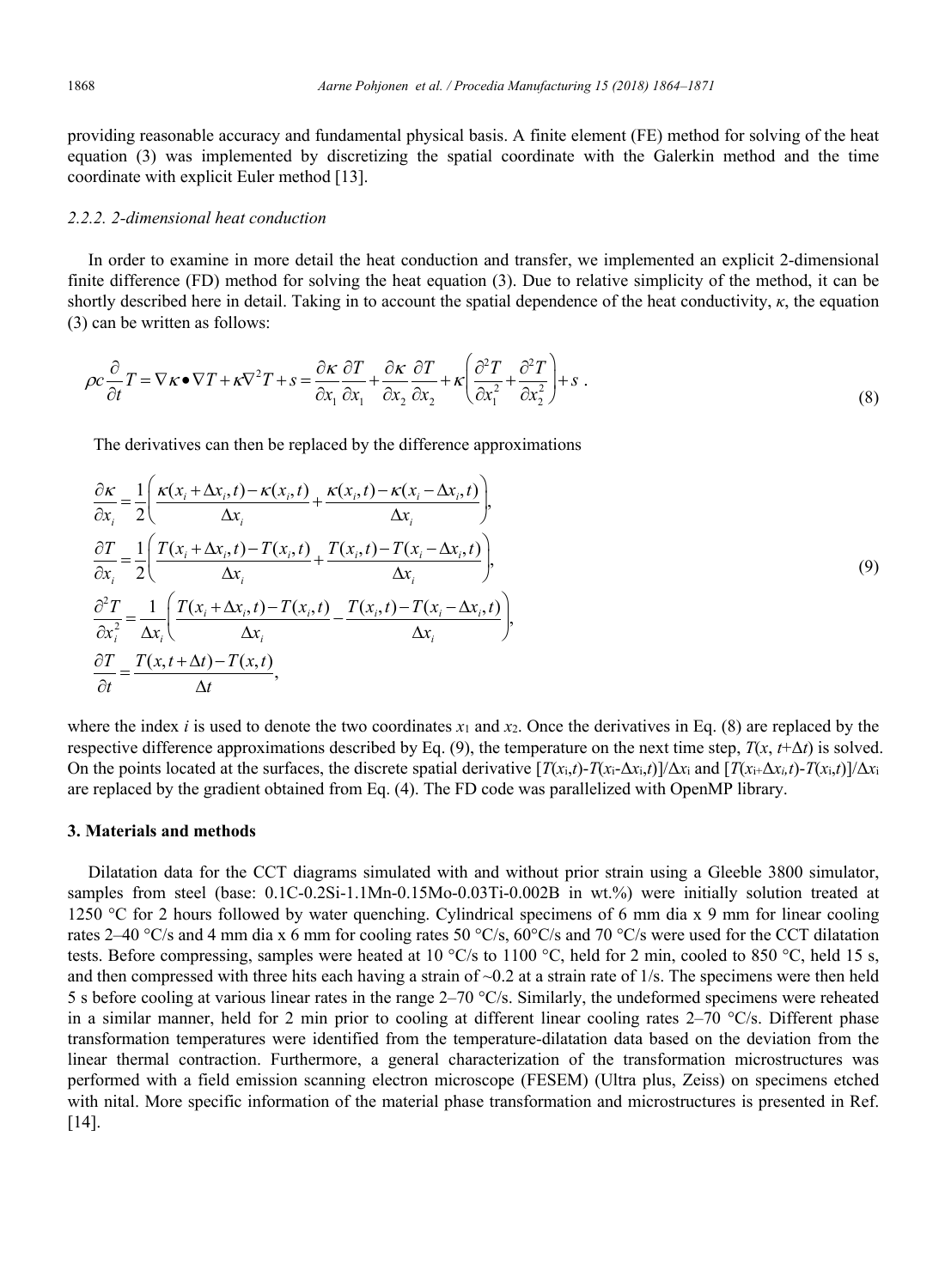## **4. Results and discussion**

The model parameters were numerically fitted by minimizing the difference between the computed and experimentally determined temperatures, where 12.5, 25, 50, 75 and 87.5 % austenite was transformed. We programmed a Matlab script which passed arguments to our phase transformation software and read back the results after calculation. Matlab fminsearch function, which uses the Nelder-Mead algorithm [15], was applied for the minimization. The fitted model parameters for ferrite and bainite are shown in Table 1. For martensite transformation, the parameters  $\eta = 0.1164$  and  $M_s = 491.0$  °C were obtained.

| Product                     |                     | $A(^{\circ}C)$ | $\boldsymbol{m}$ | $Q$ (kJ) | a                      |       |       | n     |
|-----------------------------|---------------------|----------------|------------------|----------|------------------------|-------|-------|-------|
| Ferrite                     | $7.952\times10^{7}$ | 736.6          | 8.937            | 196.7    | $2.666 \times 10^{-3}$ | 573.8 | 5.879 | 2.423 |
| Bainite (T > 527.0 °C)      | 4.513               | 623.5          | . 536            | 37.9     | $3.780 \times 10^{-3}$ | 527.0 | . 183 | 0.992 |
| Bainite (T $\leq$ 527.0 °C) | 4.513               | 623.5          | . . 536          | 37.9     | $1.825\times10^{-5}$   | 527.0 | .183  | 0.992 |

Table 1. Fitted model parameters for ferrite and bainite transformation.

We used the actual measured cooling paths for the fitting calculations, since, although the physical thermomechanical Gleeble simulator is programmed to maintain constant cooling rates, the rapid release of latent heat caused deviation from the linear cooling paths, as shown in Fig. 1(a). The comparison of the experimentally determined fraction transformed to the calculated values after the fitting is shown in Fig. 1(b). We also checked that calculated values were in reasonable agreement with the estimated final fractions of ferrite, bainite and martensite obtained from microscopy after cooling



Fig. 1. (a) Experimental cooling paths used in fitting of model show deviation from linear cooling path due to latent heat released during transformation; (b) Comparison of fitted model to the experimental values of transformed fraction at different temperatures during cooling.

To exemplify the developed simulation methods, we applied them in the following test cases which resemble realistic cooling procedures. We emphasize that the heat transfer parameters and water impingement areas need to be calibrated against experimental data in order to obtain accurate results in realistic setting. Using our 1 dimensional heat conduction code, we simulated a steel strip moving with 3.1 m/s speed. Above and below of the strip 36 mm width water spray cooling zones were assumed located periodically every 0.6 m. Water flux of 707 l/  $(m<sup>2</sup> s)$  was assumed on the spray zones above of the strip and twice this amount for the spray zones below of the strip. Above of the strip we additionally assumed effective heat transfer coefficien  $h_{\text{eff}} = 500$  for the areas which were not under the spray zone, to mimic water film boiling.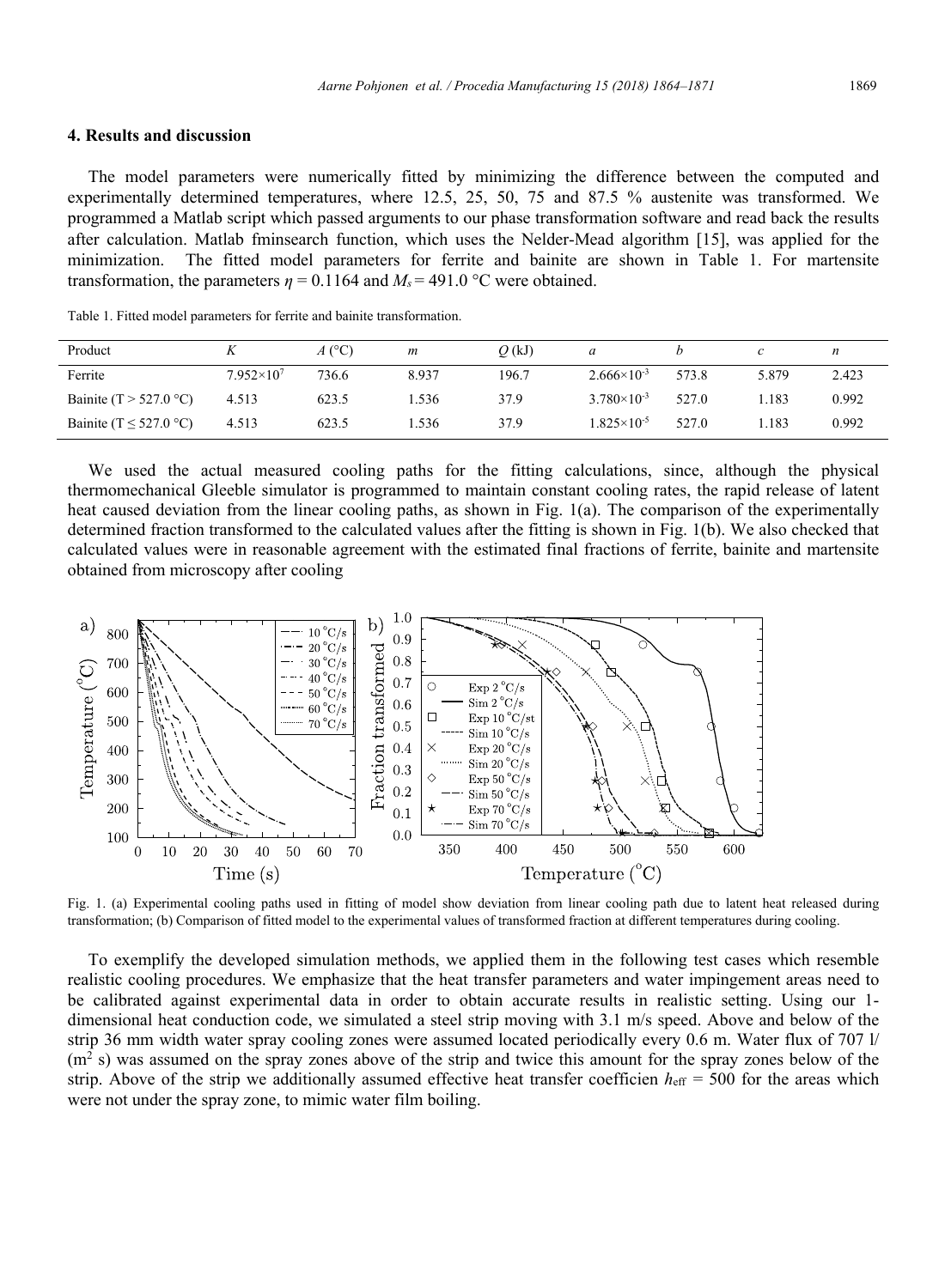The temperature distribution at the bottom surface, quarter thickness (below the midpoint) and in the middle of the strip is shown in Fig. 2.(a)) The result shows that while the surface undergoes deep oscillations in temperature, the quarter and middle parts of the strip are cooled in relatively stable rates. The midpoint curve shows temperature rise due to latent heat released from bainitic and martensitic transformations. The bainite and martensite formed at quarter depth and in the middle of the strip are plotted as function of time in Fig. 2(b)). The bottom surface was transformed fully in to martensite during cooling.



Fig. 2. (a) Simulated temperature on surface, in middle and at quarter thickness of moving strip obtained using our 1-dimensional FE code during cooling with repeated array of cooling sprays illustrated in inset (b) fractions of bainite and martensite formed at surface and in middle of strip as function of time.

The 2-dimensional heat conduction and transfer simulations were used to obtain the temperature disribution while the material was simulated moving under the spray water cooling zone. The temperature is plotted near the surface, quarter thickness and in the middle of the strip as function of position along the strip in Fig. 3.



Fig. 3. Temperature as function of position along strip on surface and subsurface region, at quarter thickness and in middle of strip obtained from our 2-dimensional FD model during water shower moving to positive direction of x-axis relative to strip (i.e. the strip is moving to the left).